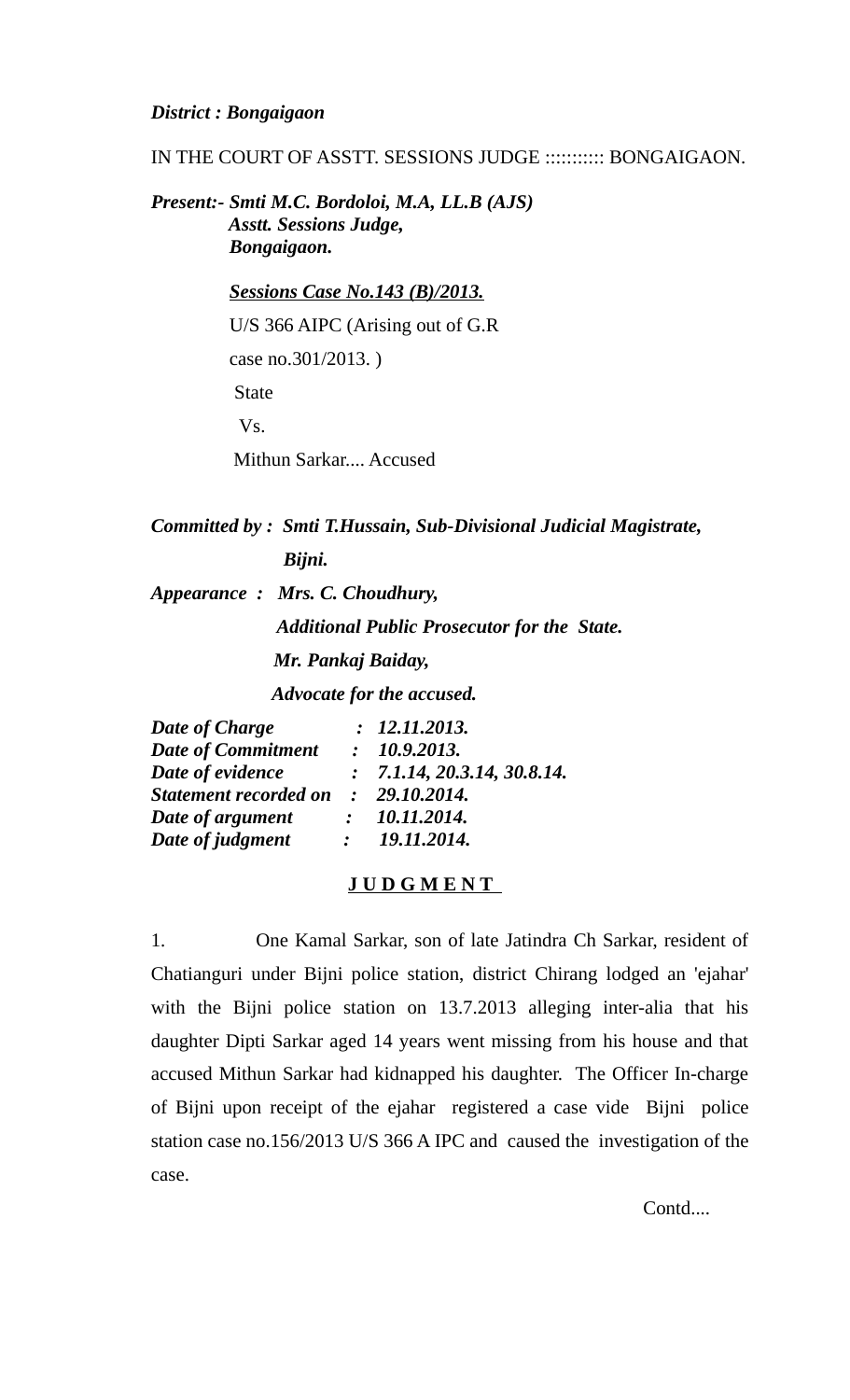2. Upon completion of investigation charge sheet being no.118 dated 31.8.13 U/S 366 (A) was laid before the learned SDJM (M), Bijni. It is worthwhile to mention herein that the accused Mithun Sarkar was arrested during the course of investigation.

3. Cognizance of offence was taken and accused was caused to be produced before the learned Sub- Divisional Judicial Magistrate(M), Bijni from judicial custody who after due compliance of the formalities U/S 207 Cr.P.C, the learned Sub-Divisional Judicial Magistrate(M), Bijni having found that the case was one being exclusively triable by the Court of Sessions committed the case to the Court of Hon'ble District & Sessions Judge, Bongaigaon vide order dated 10.9.13.

 4. Upon receipt of the case record from the trial Court the Hon'ble District & Sessions Judge, Bongaigaon enlarging the accused to go on bail granting him liberty to face trial, transferred the case record to the instant Court for trial and disposal.

5. Upon hearing the learned counsel of both sides and upon perusal of the documents and materials available on record my learned predecessor-in-chair vide order dated 12.11.13 having found materials U/S 366 A IPC being made out against the accused, framed a charge under the aforesaid section of law. The charge so framed was read over and explained to the accused to which the accused pleaded not guilty and claimed to be tried.

6. Prosecution in order to establish its case examined 7 number of witnesses and also adduced documentary evidence. The defence side cross-examined the witnesses but declined to adduce any evidence.

7. The statement of the accused U/S 313 Cr.P.C was recorded wherein the accused reiterated his innocence. The accused submits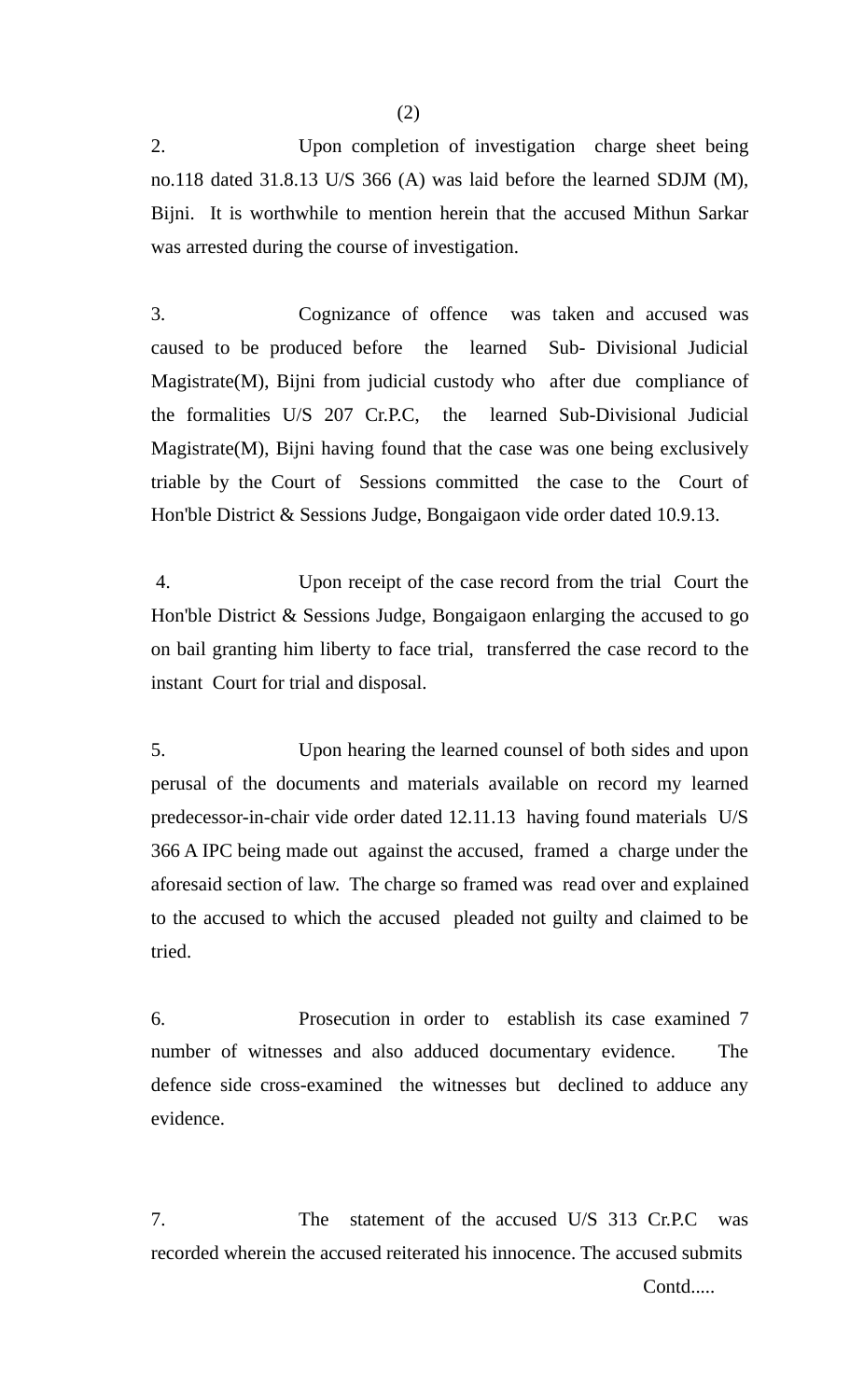that the informant's daughter on her own accord accompanied him to Chennai when they were apprehended at Bhubaneswar by concerned police. The accused also submits that he used to work at Chennai and he had only a single ticket in his name to board the train to Chennai and the informant's daughter on her own will boarded the train to Chennai and he had never induced her to accompany him. The accused also submits that after the informant's daughter was rescued by the police and given in custody of her parents she again ran away to the house of the accused whereupon the accused's family members called upon the informant's party and handed over the informant's daughter to them. The accused pleads that he is completely innocent.

8. Heard arguments adduced by the learned counsels of both sides. Learned Additional Public Prosecutor submits that it is a fit case for conviction as the accused has been caught red handed with the victim girl who was a minor and the question of consent of the minor is immaterial.

9. Controverting the submissions of learned Additional Public Prosecutor, the learned defence counsel submits that the accused is innocent and that the victim was above 16 years of age and had exercised her own discretion and that there was no inducement on the part of the accused and hence accused deserves to be acquitted.

10. Upon hearing the learned counsel of both sides and on perusal of the case record the following point for determination is framed in the instant case :

11.

 *The point for determination is : 1) Whether on 13.7.2013 at about 4.00 p.m the accused induced the informant's minor daughter Dipti Sarkar aged 14 years to go from her house to an*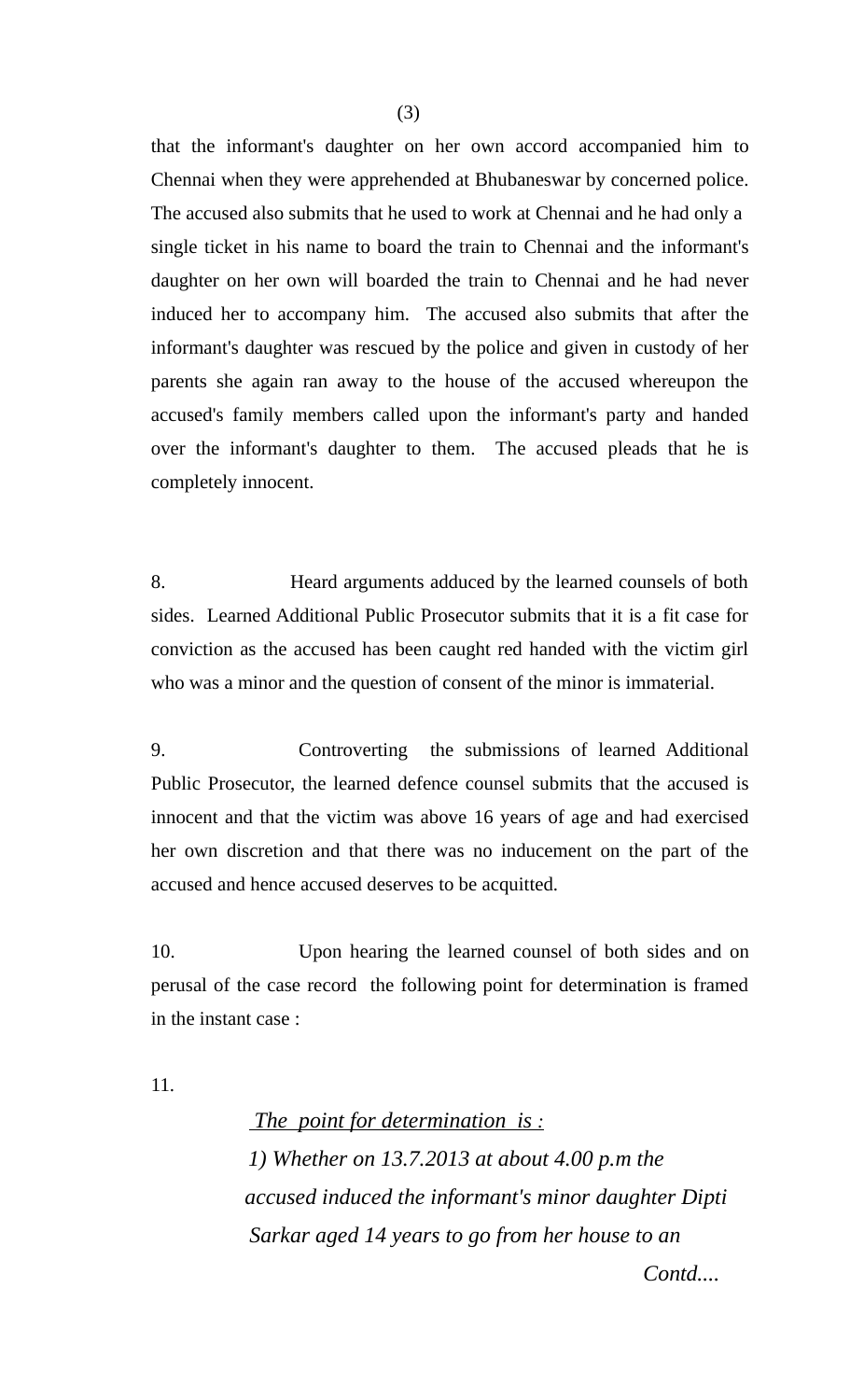*(4)*

*unknown place with intent that she may be forced to illicit intercourse with another and thereby committed an offence U/S 366 A IPC ?* 

12. My decision on the above point for determination so framed with the reason are given hereunder :

# *Discussion, Decision and Reasons therefor*

13. For addressing the point for determination so framed it is incumbent to peruse the evidence available on record meticulously.

14. PW 1 Kamal Sarkar is the informant of the instant case. He has deposed that on the relevant time i.e 12.7.13 he was at Jorhat when he was informed by his wife that their daughter Dipti went missing and that after thorough search they could learn that accused Mithun Sarkar had kidnapped their daughter. PW 1 after his return from Jorhat lodged the ejahar vide Ext 1 wherein Ext 1(1) is his signature. PW 1 further stated that his daughter alongwith the accused was recovered from Bhubaneswar and he accompanied the police personnel of Bijni police station to Bhubaneswar brought his daughter back. PW 1 further stated that at the relevant time his daughter was reading in class X and in his presence the police seized the birth certificate of his daughter vide Ext 2 wherein Ext 2(1) is his signature. PW 1 identified his daughter's birth certificate as Ext 3. PW 1 also stated that on enquiry his daughter revealed that accused had lured her to accompany him.

 When put to cross-examination PW 1 stated that he had not submitted any documents in respect of his daughter's studying in class X at the relevant time. PW1 also disclosed that accused is residing at a distance of 2 KM from his house and he had not seen the accused at his house at any prior time and he was ignorant if his daughter had any love affairs with the accused. PW 1 admitted that during the pendency of the instant case his daughter on 10.12.13 went to the house of the accused whereupon he was called by the accused's parents and his daughter was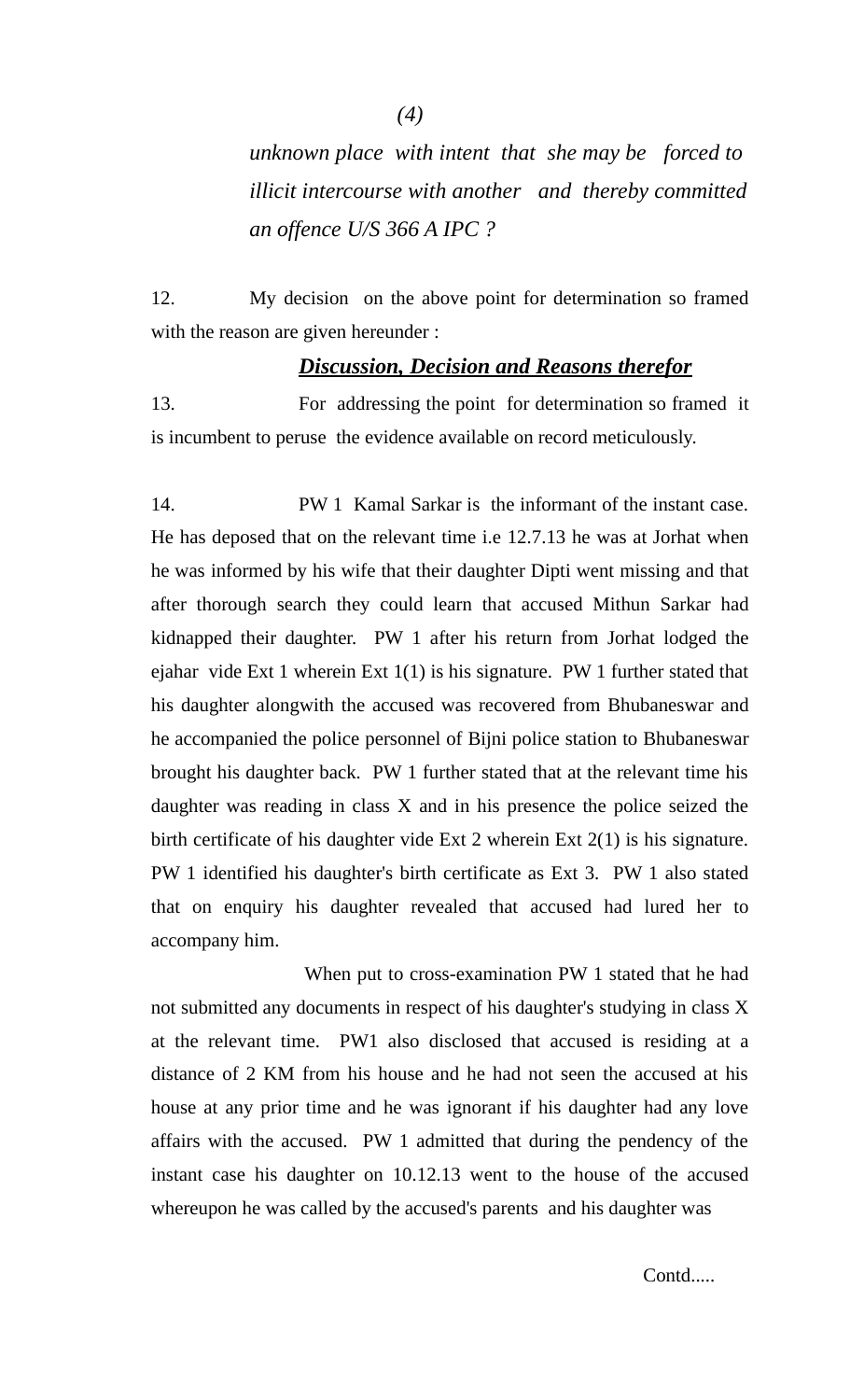handed over to him. PW 1 denied the defence suggestion that at the relevant time his daughter was above 18 years of age.

15. PW 2 Dipali Sarkar is the mother of the victim. She deposed in her evidence-in-chief that on 12.7.13 at about 4 p.m her daughter Dipti Sarkar went for stitching her clothes and when her daughter did not return she searched here and there and after enquiry from the people who resides near the railway station she could learn that accused has caused her daughter to board the Chennai express. PW 2 further stated that she informed about the occurrence to her husband who was at Jorhat and on her husband's return he lodged the case against the accused and thereafter her husband accompanied the police to rescue their daughter from Bhubaneswar. PW 2 also stated that the police had seized her daughter's birth certificate vide Ext 2 in her presence wherein Ext 2(2) is her signature. PW 2 added that at the relevant time her daughter was studying at class X.

When put to cross-examination PW 2 admitted that on enquiry at the Bijni railway station she could learn that there was no train to Chennai from Bijni station. PW 2 denied the defence suggestion that she omitted to state before the police that at the relevant time her husband was at Jorhat and she had reported about the incident over phone to her husband. PW 2 also admitted that her daughter during the pendency of the instant case had gone away to the house of the accused and was subsequently handed over by the parents of the accused. PW 2 disclosed that her daughter had no love relationship with the accused.

16. PW 3 Dipti Sarkar is the victim in the instant case. In her evidence recorded her age to be 16 years of age, she having deposed before this Court on  $20<sup>th</sup>$  March, 2014. PW 3 testified that she was a student of class  $X$  at the relevant time and that on the fateful day at about 3.30 p.m she went out to the market with prior information to the accused that she would meet him there and consequently she met the accused on the road and thereafter the duo went to Chennai. PW 3 stated that as her father failed to trace her he lodged the instant case and thereafter the police at Bhubaneswar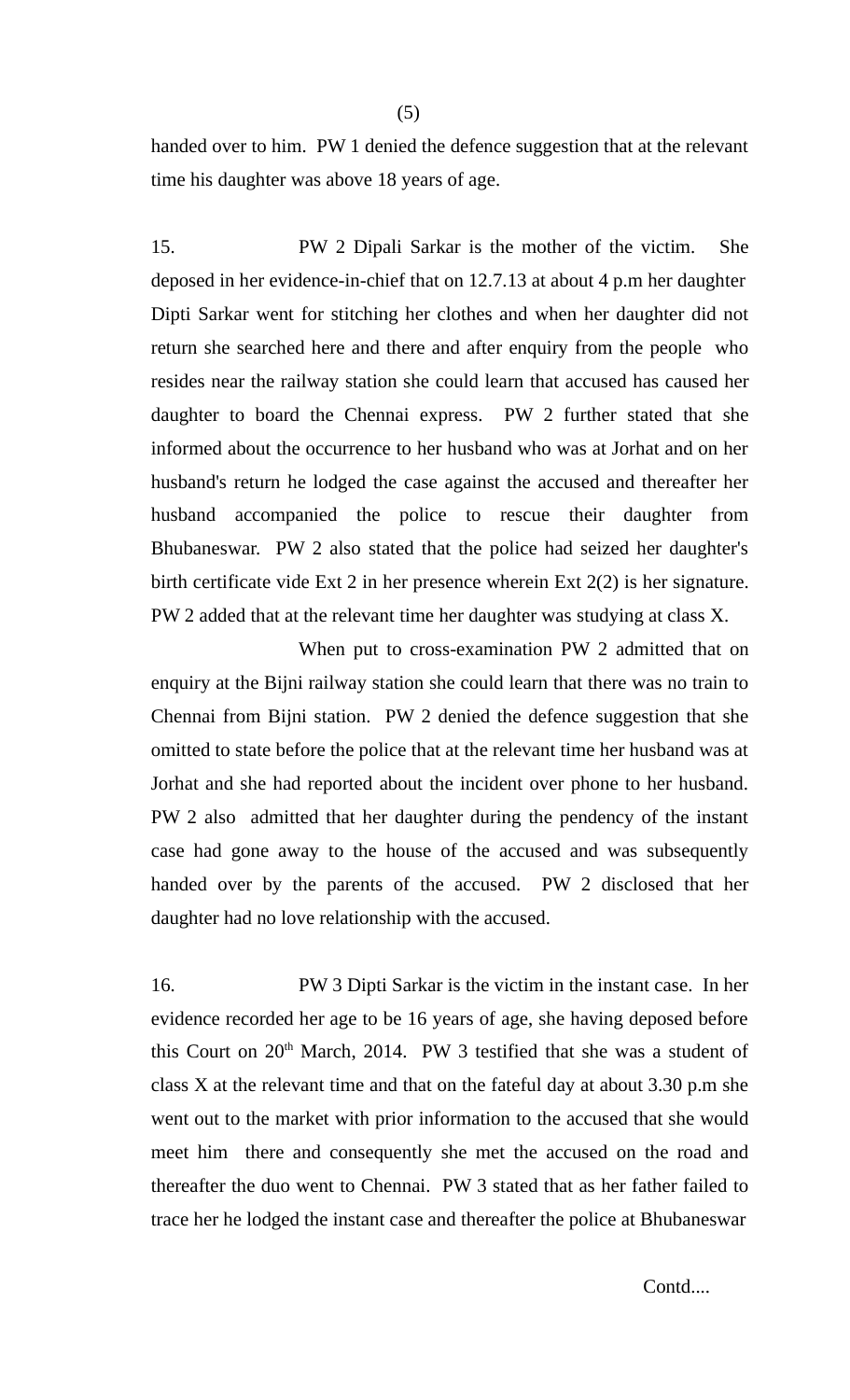railway station caused her and the accused to de-board the train and took them thereafter to police station and also detained her at ' safe custody '. PW 3 stated that her father thereafter got her back to Bijni and police at Bijni police station produced her before the concerned Court and caused her statement to be recorded by the learned Magistrate at Bijni. PW 3 identified her statement U/S 164 Cr.P.C as Ext 4 and her signatures thereon as Ext 4(1) and Ext 4(2) respectively. PW 3 disclosed that she went alongwith her father from the Court and that accused has not committed any ' bad work' with her.

When put to cross-examination PW 3 disclosed that she was aged about 16 years and that she had love affairs with the accused since 8/9 months and both of them after due discussion had gone to Chennai. PW 3 discloses that accused had not forced her to accompany him and she had gone on her own accord with the accused. She also admitted that even during the pendency of the instant case she had gone to the accused's house but was sent back by the elders.

17. PW 4, Bapan Sarkar is the brother of the informant who also deposed in tune with the PW 1 and PW 2. PW 4 in his crossexamination admitted that the accused and his sister had love relations.

18. PW 5, Raju Sarkar deposed that he was reported by PW 1 that PW 3 went missing and that she was subsequently rescued from Bhubaneswar. PW 5 in h his cross-examination revealed that she has ignorant as to with whom the informant's daughter had eloped.

19. PW 6, Aditya Prakash Dewri is the Investigating Officer of the instant case. His evidence is of a formal character. He deposed that upon receipt of an ejahar on 13..7.13 the Officer In-charge of Bijni police station registered the same vide Bijni police station case no. 156/13 U/S 366 A IPC and endorsed him for carrying out the preliminary investigation consequent to which he visited the place of occurrence, drew sketch map of the place of occurrence, recorded the statement of the witnesses and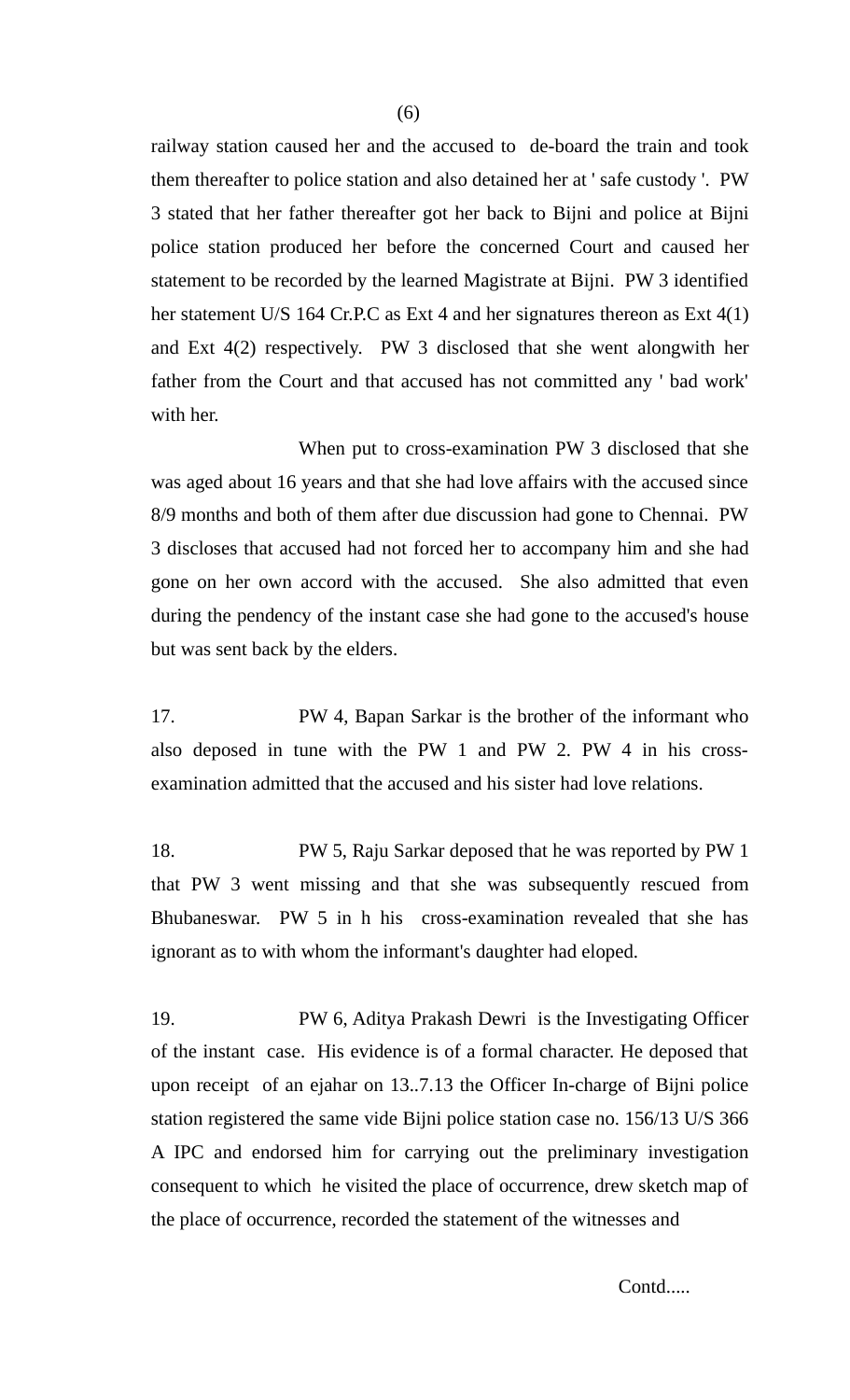searched for the where about of the victim girl and after receipt of source information he alongwith the informant rescued the victim girl from Bhubaneswar with the co-operation of GRP staff at Bhubaneswar. PW 6 also stated that after rescuing the victim girl alongwith the accused she was produced before the learned SDJM, Bijni for recording her statement U/S 164 Cr.P.C and thereafter the victim was handed over to her guardian as per Court's order. PW 6 arrested the accused and seized 3 (three) Mobile hand sets and train ticket from the custody of the accused vide Ext 5. PW 6 identified the sketch map as Ext 6 and his signature thereon as Ext 6(1).

When put to cross-examination PW 6 revealed that he had not seized the birth certificate of the victim nor the train ticket chart of the victim. PW 6 proved the fact that PW 2 had omitted to state the fact that her husband was at Jorhat at the relevant time and she had informed about the alleged incident to him over phone and that PW 2 had omitted to state before him that after search at the railway station she learnt that her daughter had gone away from the Chennai express.

20. PW 7 is Suren Baruah who was the Investigating Officer subsequently took up the investigation of the case after PW 6 was transferred. PW 7 identified the seizure list vide which birth certificate of the victim was seized as Ext 2 and his signature thereon as Ext 2(3). PW 7 also exhibited the charge sheet as Ext 6 and his signature thereon as Ext 6(1).

When put to cross-examination PW 7 admitted that after seizure of the birth certificate he had not produced the same before the Court for endorsement.

This in nut shell is the evidence available on record.

21. Perusal of the evidence on record especially the statement that of the victim discloses that she was a student of class X at the relevant time and that she had gone out of her house with prior intimation to the accused and thereafter meeting the accused she and the accused went away to Chennai. PW 3 victim clarified in her cross-examination that she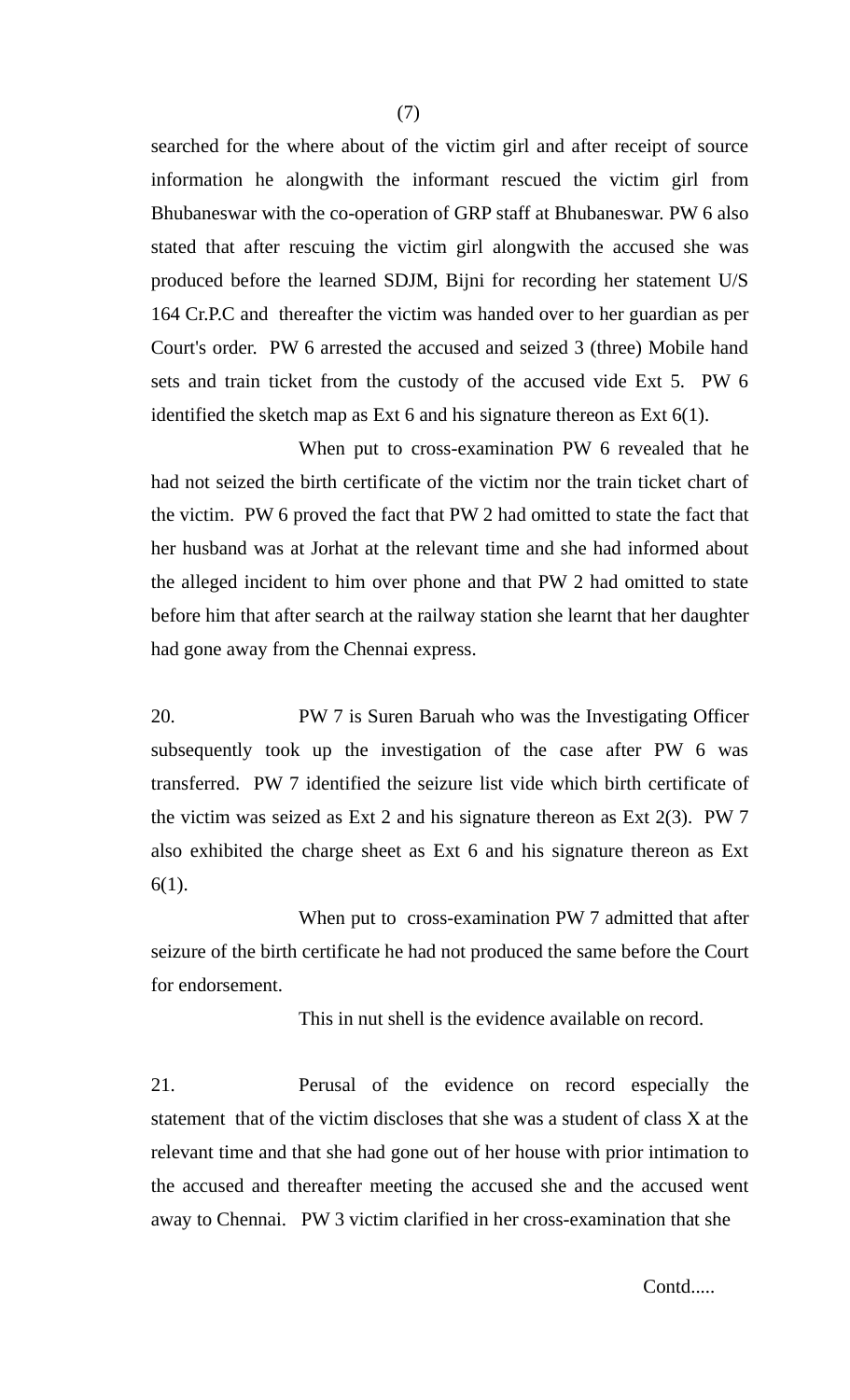was aged about 16 years at the relevant time and that she had love affairs with the accused.

22. Now, perusal of Ext 3 which is the birth certificate of the victim issued by the office of the Directorate of Health Services which has been proved in original and admitted in evidence without any objection from the defence side, discloses that the date of the birth of the victim was 30.5.1998. The genuineness of Ext 3 has not been disputed by the defence. Situated thus, the Ext 3 coupled with the averment of PW 3 in respect of her age goes on only to show that the victim/PW 3 was a minor at the time of the alleged occurrence. Again from the perusal of the statement of the victim recorded U/S 164 Cr.P.C being Ext 4 discloses that she was 15 years of age when she deposed on oath before the learned SDJM, Bijni. Accordingly, the fact that the victim girl/PW 3 was under the age of majority is but proved.

23. Now, re-visiting the evidence of PW 1 who is the informant it is seen that he had lodged the ejahar being Ext 1 upon information of the alleged occurrence received from his wife.

24. PW 2, the mother of the victim has clearly deposed that she had reported the alleged incident to her husband consequent to which her husband has lodged the instant case with the Bijni Police Station. Therefore, the facturm of forwarding of the information to PW 1 by PW 2 stands proved. Now, it is required to see the veracity of the said factum of information.

25. PW 3/victim herself stated in her evidence that she boarded the train to Chennai alongwith the accused. The defence during the cross-examination by putting forward queries could unreveal the blossoming of love affairs between the accused and the victim/PW 3 and their consequent elopement on the victim's own accord and volition. Further perusal of the statement of the accused U/S 313 Cr.P.C discloses that the victim accompanied the accused to Chennai boarding a train though the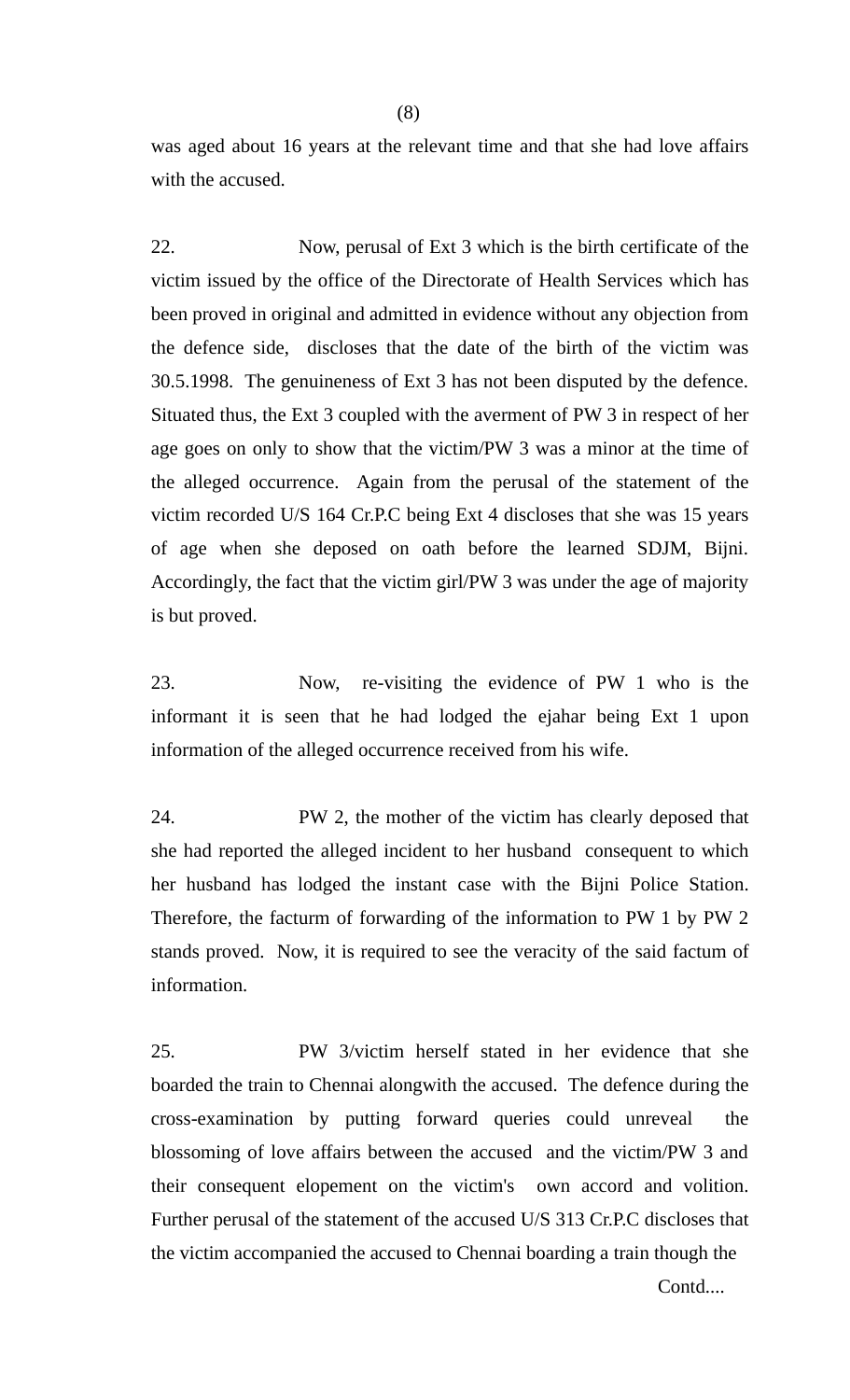accused clarified that he had never lured the victim/PW 3 and it was that the victim's forceful discretion and insistence she had boarded the train with the accused. From the unchallenged evidence of PW 3 and the admission of the accused in his statement U/S 313 Cr.P.C the veracity of the information that the victim/PW 3 went missing is but proved.

26. *At this stage the defence counsel submits that the victim girl having exercised her own preferential intelligence had gone with the accused and there being no allurement from the end of the accused U/S 366 A IPC is not made out.* 

27. To address the above submission it will be necessary to have a look at the law relating to kidnapping as is relevant for the purpose of section 366 A IPC. Section 366 A IPC is reproduced herein for better appreciation.

## *Section 366 A IPC*

*Whoever, by any means whatsoever, induce any minor girl under the age of 18 to go from one place or to do any act with intent that such girl may be, or knowing that it is likely that she will, forced or seduced to illicit intercourse with another person shall punishable with imprisonment which may be extent to 10 years and also shall be liable to fine.*

28. Now reading of the above section discloses that there are three principles ingredients of the offence contemplated by section 366 A  $IPC: -$ 

*(1) That a minor girl below the age of 18 years is induced by the accused ;* 

*(2) that she is induced to go from any place to do any act and* 

*(3) that she is so induced intent that she may be or knowing that it is likely that she will be forced or seduced to illicit intercourse with another person.*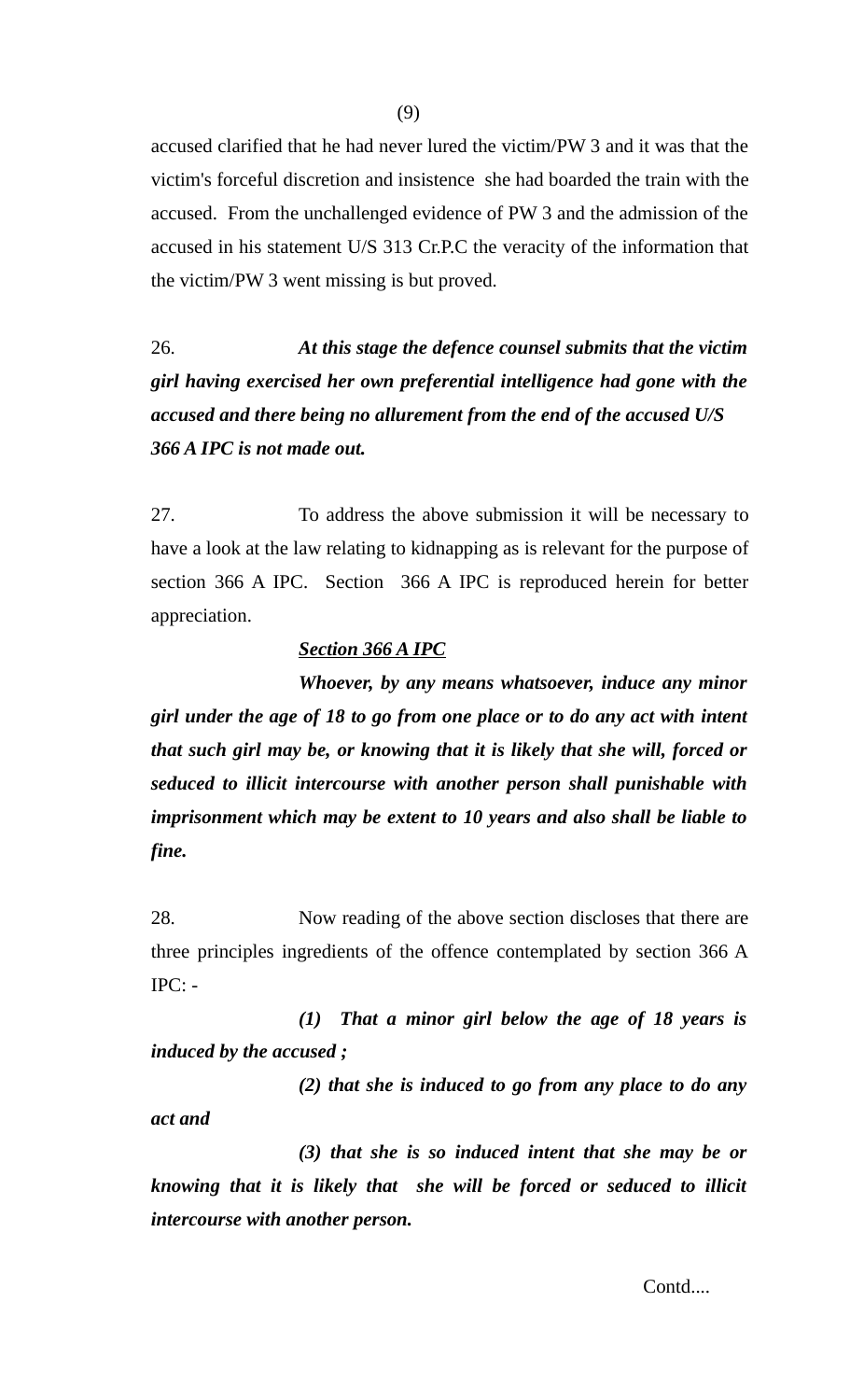29. In the case at hand, the victim apparently is aged below 18 years. Though the evidence of PW 3 discloses that she was consenting party but it requires to be borne in mind that the consent of a minor is immaterial. In fact, such consent is meaningless.

30. Now it is for us to see whether there was sufficient inducement by the accused which caused the victim girl to go from her house to some other place. It is not in dispute that the victim girl /PW 3 was found in the company of the accused on the train to Chennai at Bhubaneswar railway station. Therefore, going of the victim girl to some other place from her own parental house with the accused has come to the fore. In so far as question of inducement by the accused causing the victim girl to part company of her lawful guardian is concerned it is seen that there is no averment by the victim that she was lured by the accused or that the accused had absolute control over her sentses causing her to board the train to Chennai.

31. Further in so far as third ingredients of section 366 A is concerned it is seen that PW 3/victim has not even made a whisper that she was faced with such a predicament that she was forced to or seduced to illicit intercourse with another person rather the victim clarified that the accused has not done any ' bad works' with her. Accordingly in the instant case prosecution has failed to prove the ingredients for constituting the offence U/S 366 A IPC.

32. Now, again visiting the tevidence on record it is seen that the victim girl was a minor and was found in the company of the accused at Bhubaneswar. It is incumbent upon this Court to find out whether the said situation could be one for nailing the accused under any offence under the Indian Penal Code.

33. *Under the provision of section 222 of the Cr.P.C it is provided that in a case where the accused is charged with a major offence* 

(10)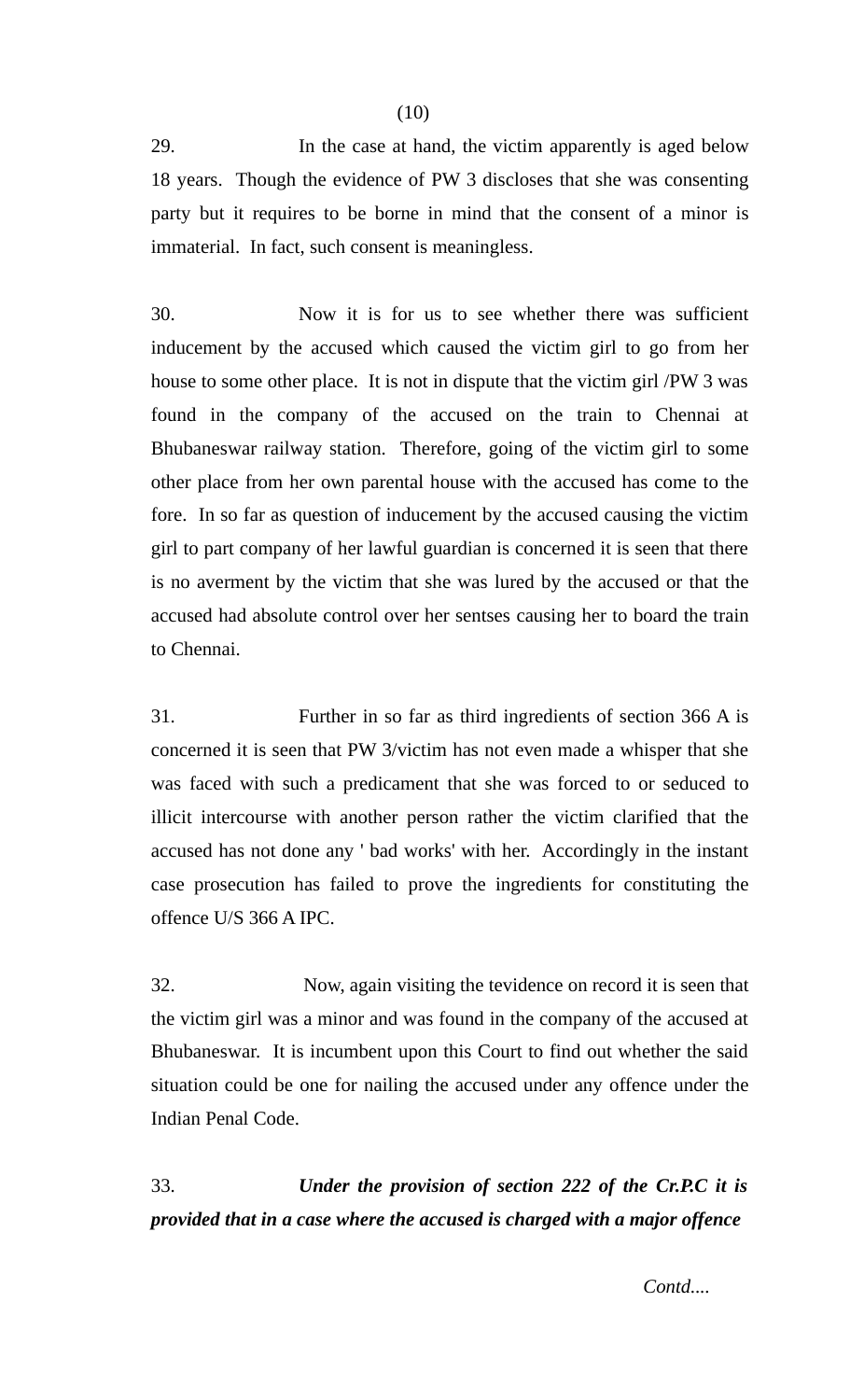# *and the said clause is not proved, accused could be convicted of a minor offence though he was not charged with the same.*

34. It will be not out of place to refer to the case of Tarakeswar Sahu vs State of Bihar reported in **MANU/SC/442/2006** wherein their Lordship relying on the decision rendered in the case of Lakhijit Singh vs State of Panjab reported in **MANU/SC/0905/1994** held that if the offence committed clearly cover and have the ingredients of a minor offence in that event the Court is empowered to convict the person on the minor offence by invoking the provisions of section 222 of the Code.

35. With this proposition as laid down by the Hon'ble Supreme Court and the provisions of section 222 Cr.P.C let us again proceed to scrutinise the evidence on record. PW3/victim girl was a minor at the relevant time and that she was found in the custody of the accused at Bhubaneswar is not in dispute.

t

36. Now, the intention of the accused is basis and gravament of an offence U/S 366 IPC. In the case at hand, the intention of the accused could not be found out by the evidence which was adduced by the prosecution. There is also no evidence on record as to any conduct of the accused from which an inference could be drawn in respect of the intention of the accused while allowing the victim to accompany him. Hence, the facts of the case fails to show of the constituents of the offence U/S 366 IPC. Now, let us proceed again to find out whether office U/S 361 IPC punishable U/S 363 IPC will be attracted in the instant case. For the sake of addressing the above question so raised let us refer to section 361 of Indian Penal Code which is reproduced herein below :

# *Section 361*

*Kidnapping from lawful guardianship – Whoever takes or entices any minor under sixteen years of age if a male, or under eighteen years of age if a female, or any person of unsound mind, out of*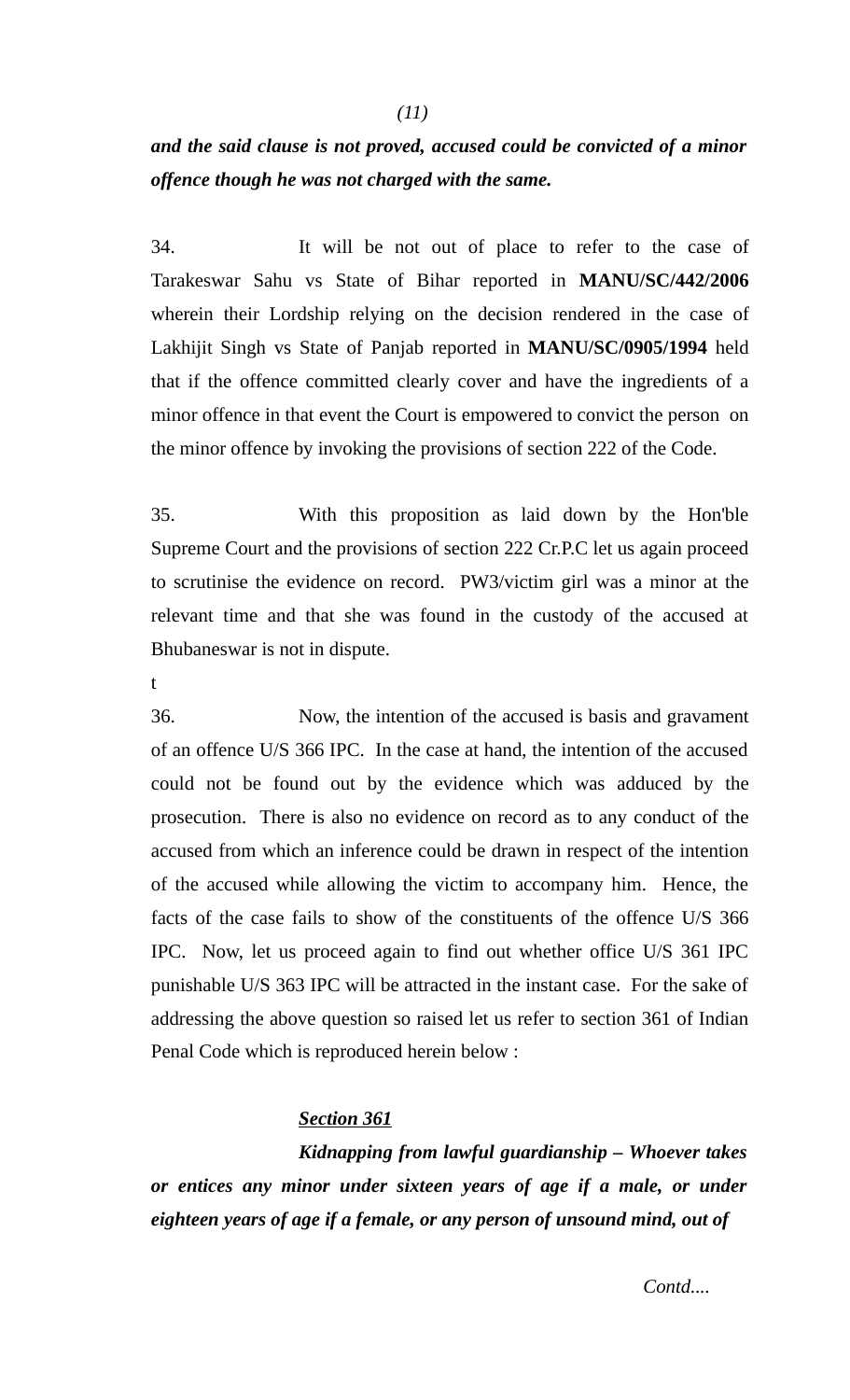# *the keeping of the lawful guardian of such minor or person of unsound mind, without the consent of such guardian, is said to kidnap such minor or person from lawful guardianship.*

37. Section 361 IPC envisages that '' taking'' of ''enticing'' away a minor out of keeping of a lawful guardian is an essential ingredient of the offence of kidnapping. As discussed in the foregoing paragraphs the case of enticement by the accused is not made out. Hence, we are not concerned with the enticement but we have to find out whether the accused was responsible for 'taking away' the victim girl out of the keeping of the lawful guardian. Even at the risk of repetition it is stated that there is no doubt that the victim girl had gone with the accused. But meticulous scrutiny of the evidence of PW 3 discloses that there is not a word in victim's deposition that she had left her parental house at the instance or even a suggestion by the accused. In fact, the victim had candidly admitted that she herself had intimated the accused to meet her and she went up to the said destination on her own accord. The admission of the PW 3 and the revelation of the accused in his statement U/S 313 Cr. P.C discloses that it was at her own instance she accompanied the accused. Accordingly, the accused by complying with the victim's wishes by no stretch of imagination be said to have '' taken he r'' out of the keeping of the victim's lawful guardian. It has been unfurled in the evidence that the victim was not an un-lettered girl hailing from remote area rather, that she was attending school and was capable of knowing about hterself is, discernable.

38. It must, however be borne in mind that there is a distinction between 'taking' and allowing a minor to accompany a person. The two expressions are not synonymous though we guard ourselves from laying down that in no conceivable circumstances the two can be regarded as having the same meaning for the purpose of section 361 IPC. In the present case it is seen that there is no evidence led by the prosecution that there was an active participation of the accused in the formation of the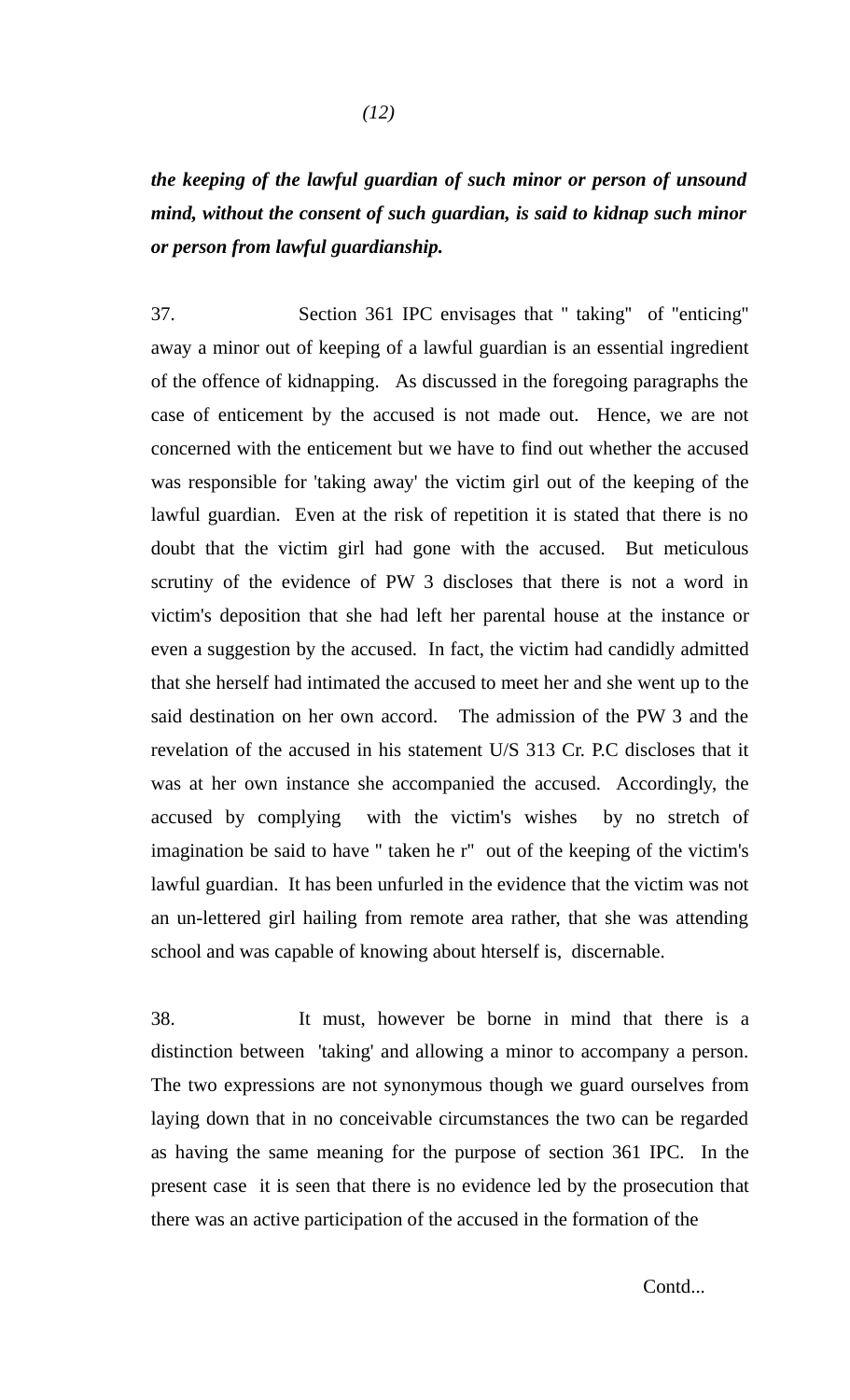intention of the minor victim girl/PW 3 to leave the house of the guardian. There is also nothing on record to establish that, immediately prior to the minor's/PW'3 act of leaving her parental house, active part was played by the accused or at that some earlier point of time the accused had solicited or persuaded the minor girl/PW 3 to go away from her parental house. The mere fact that the minor girl/PW 3 joined the accused and the accused allowed her to accompany him would therefore not tantamount to '' taking'' within the meaning of section 361 IPC. In fact, there is no evidence of any solicitation by the accused at any point of time. The omission of the accused to cause the victim to go back to her parental house also could not be said to have committed the overt act of 'taking' withing the meaning of section 361 IPC.

39. It will be apposite to refer to the case of S. Varadha Rajan vs State of Madras reported in AIR 1965 SC 942 rendered by the Hon'ble Supreme Court. The ratio of the case squtarely covers the present case at hand

#### **( Emphasized laid).**

 40. Accordingly, in view of the above discussions it can be safely held that accused cannot be convicted U/S 361 IPC either. In view of the above discussion, I am constrained to hold that prosecution has failed to establish the charge brought about against the accused. The accused is entitled to benefit of doubt. In the above circumstances, accused Mithun Sarkar deserves to be acquitted.

#### O R D E R

41. In the light of the above discussions, accused Mithun Sarkar is acquitted of the charge U/S 366 (A)IPC and set at liberty forthwith.

(13)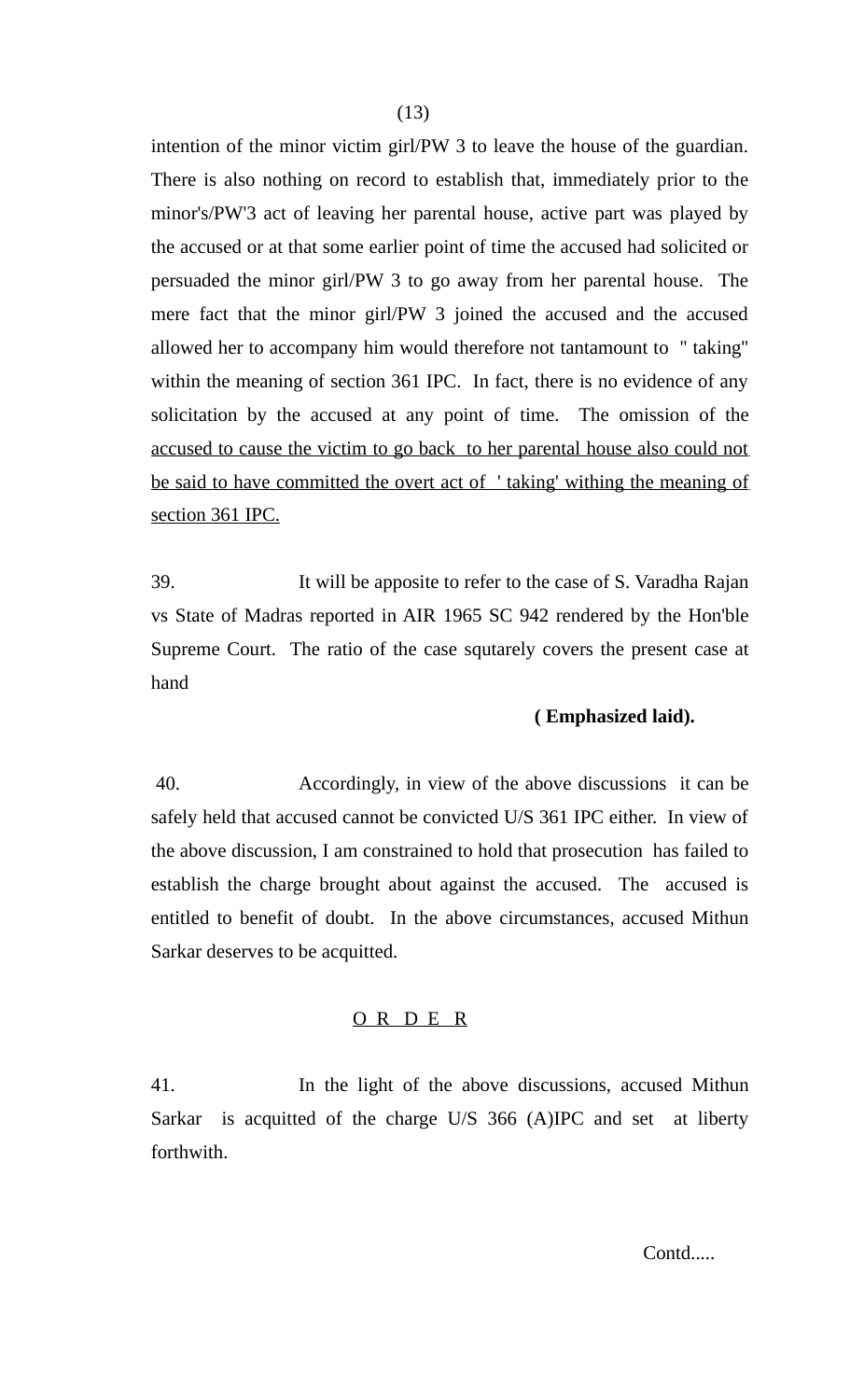The bail bond of the accused shall remain in force for a period of 6(six) months from today.

 Given under my hand and the seal of this Court on the 19<sup>th</sup> day of November, 2014.

> ( M. C. Bordoloi ) ASSTT. SESSIONS JUDGE, BONGAIGAON.

Dictated and corrected by me

( M. C. Bordoloi ) Asstt. Sessions Judge, Bongaigaon.